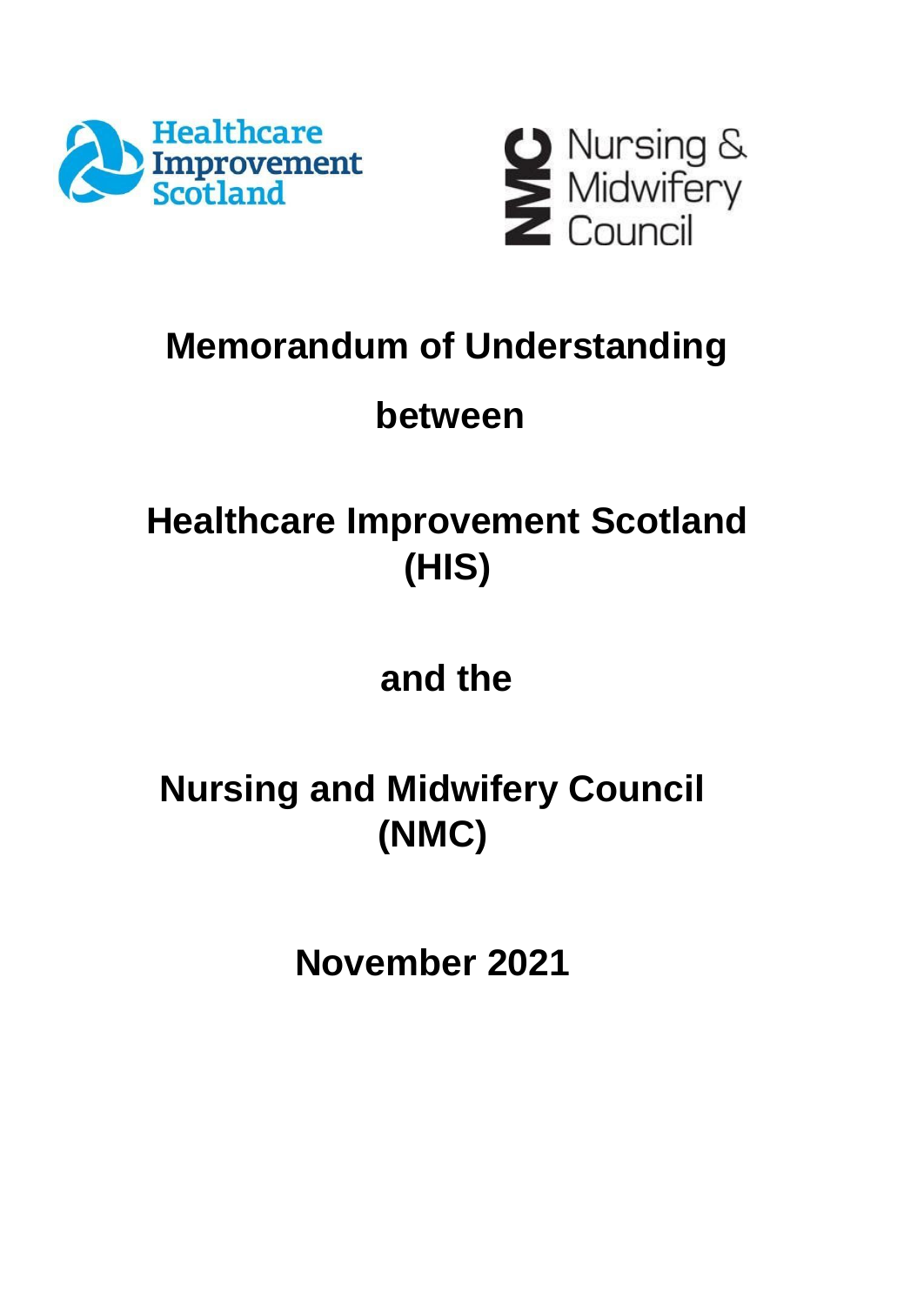## **Contents**

| Introduction                                                                                                                                                     | 1              |
|------------------------------------------------------------------------------------------------------------------------------------------------------------------|----------------|
| Principles of cooperation                                                                                                                                        | 1              |
| Areas of cooperation                                                                                                                                             | 2              |
| Routine information sharing                                                                                                                                      | $\overline{2}$ |
| Cross-referral of concerns                                                                                                                                       | $\overline{2}$ |
| Strategic collaboration                                                                                                                                          | 3              |
| Media/publications related to Scottish nursing and<br>midwifery education or healthcare providers and<br>interactions with the Scottish government or Parliament | 4              |
| Information sharing                                                                                                                                              | 4              |
| Resolution of disagreement                                                                                                                                       | 5              |
| Duration and review of this MoU                                                                                                                                  | 5              |
| Annex A - Responsibilities and functions                                                                                                                         | 6 & 8          |
| Annex B - Lead contacts                                                                                                                                          | 9 & 10         |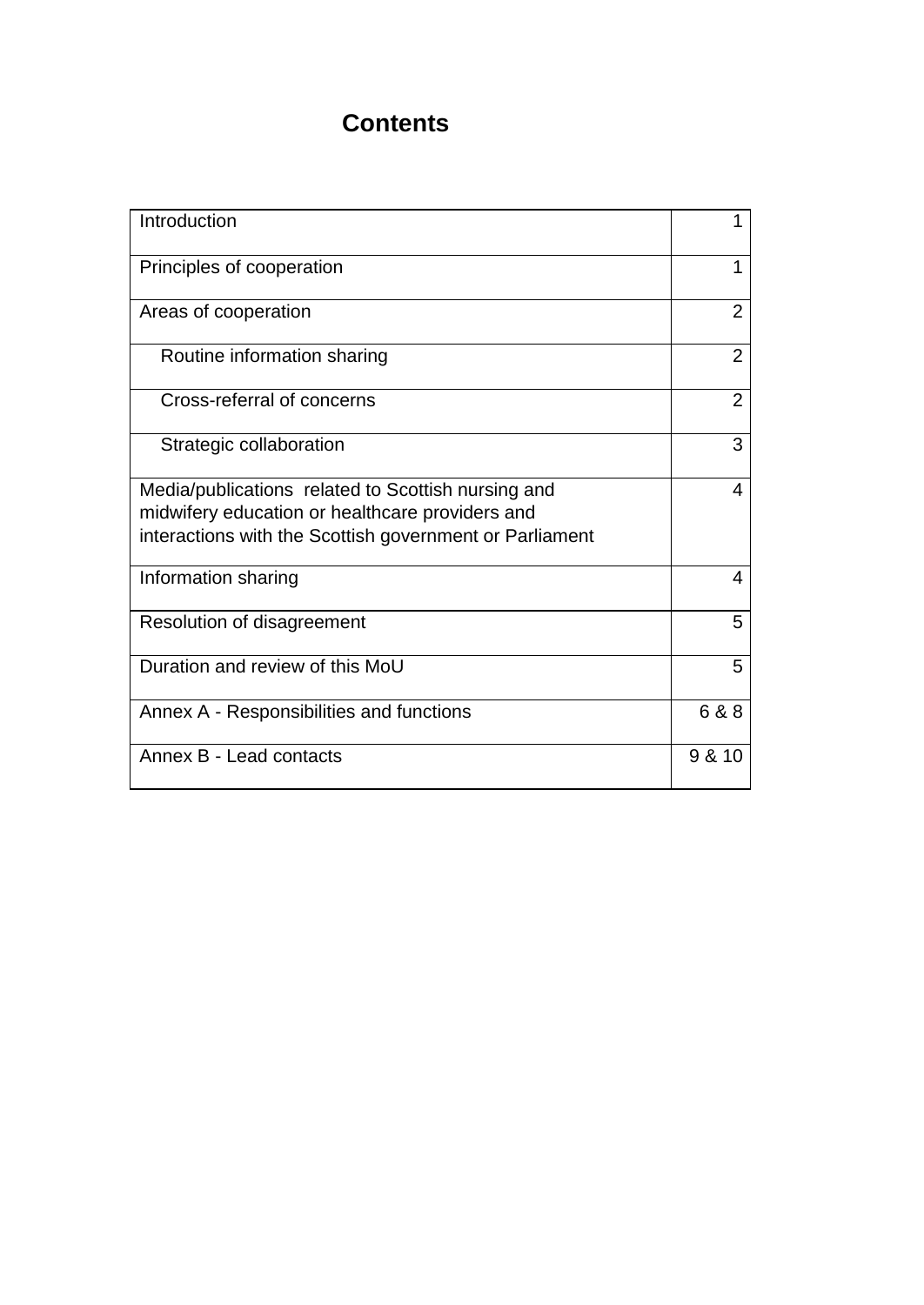**Memorandum of Understanding between Healthcare Improvement Scotland and the Nursing and Midwifery Council**

## **Introduction**

- 1. The purpose of this Memorandum of Understanding (MoU) is to set out the framework for working relationships between Healthcare Improvement Scotland (HIS) and the Nursing and Midwifery Council (NMC).
- 2. The working relationship between HIS and the NMC is part of the maintenance of an assurance system for healthcare in Scotland which promotes patient safety and high quality care.
- 3. HIS is the national healthcare improvement organisation for Scotland. The NMC is the independent regulator of nurses and midwives in the UK and nursing associates in England. The responsibilities and functions of HIS and the NMC are set out at Annex A.
- 4. This MoU does not override the statutory responsibilities and functions of HIS and the NMC and is not enforceable in law. However, HIS and the NMC agree to adhere to the contents of this MoU.

## **Principles of cooperation**

- 5. HIS and the NMC are committed to an inspection and regulation system for healthcare in Scotland which is transparent, accountable, proportionate, consistent, and targeted.
- 6. HIS and the NMC intend that their working relationship will be characterised by the following principles:
	- The need to make decisions which promote patient safety and high quality healthcare.
	- Respect for each organisation's independent status.
	- The need to maintain public confidence in the two organisations and the regulatory process.
	- Openness and transparency between the two organisations as to when cooperation is and is not considered necessary or appropriate.
	- The need to use resources effectively and efficiently.
- 7. HIS and the NMC also recognise that there may be opportunity to assist one another in relation to achieving shared strategic aims. The HIS *Making Care Better strategy 2017-2022*:

[http://www.healthcareimprovementscotland.org/previous\\_resources/policy\\_an](http://www.healthcareimprovementscotland.org/previous_resources/policy_and_strategy/strategy_2017-2022.aspx) [d\\_strategy/strategy\\_2017-2022.aspx](http://www.healthcareimprovementscotland.org/previous_resources/policy_and_strategy/strategy_2017-2022.aspx)

The *NMC Regulate, Support Influence Strategy 2020-2025:* [https://www.nmc.org.uk/globalassets/sitedocuments/strategy/nmc-strategy-](https://www.nmc.org.uk/globalassets/sitedocuments/strategy/nmc-strategy-2020-2025.pdf)[2020-2025.pdf](https://www.nmc.org.uk/globalassets/sitedocuments/strategy/nmc-strategy-2020-2025.pdf)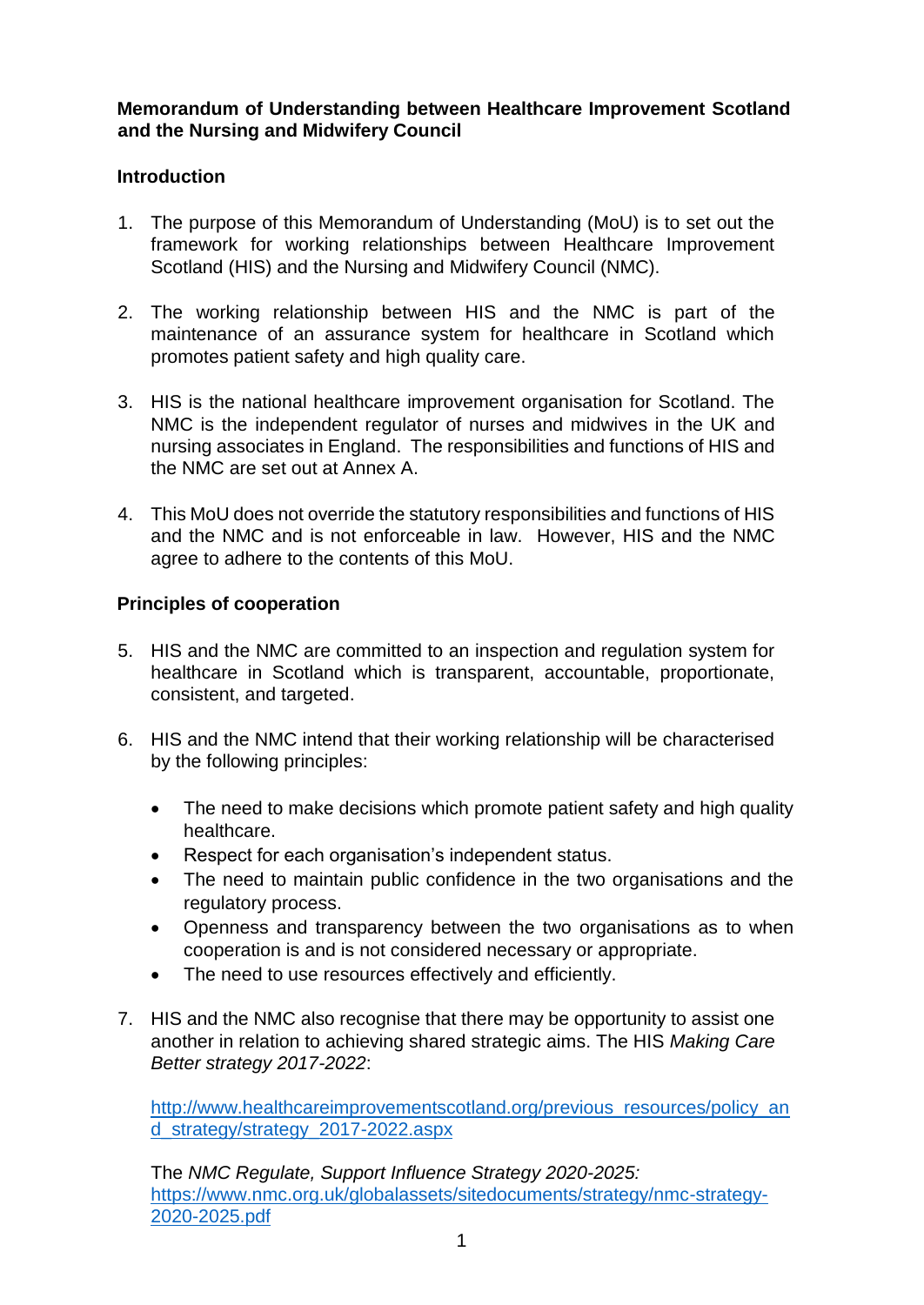## **Areas of cooperation**

- 8. The working relationship between HIS and the NMC involves cooperation in the following areas:
	- Routine information sharing in line with the 'Routine information sharing' section of this MoU.
	- Sharing of emerging and/or urgent concerns in line with the 'Cross referral of concerns' section of this MoU.
	- Identifying any possibilities for joint working, in line with the 'Strategic collaboration' section of this MoU.
	- Sharing of registrant fitness to practise information upon direct request by either organisation.
	- Sharing of feedback about particular health or adult social care providers upon direct request by either organisation.
	- Give prior notice about any planned media announcements or publications that the other may need to know of, where reasonably practicable.
	- A named contact with responsibility for each area is identified at Annex B.

## **Routine information sharing**

9. The NMC and HIS will each make available routine information arising from their regulatory activity that may assist the other in its remit.

## **Cross-referral of concerns**

- 10. Where HIS and the NMC encounter concerns which either believe may fall within the remit of the other, they will at the earliest opportunity convey the concerns and supporting information to a named individual with relevant responsibility at the other organisation. In the interests of patient safety, the referring organisation will not wait until its own review or investigation has concluded.
- 11. In particular, HIS will refer to the NMC:
	- Any concerns and relevant information about a registered nurse or midwife which may call into question their fitness to practice.
	- Any concerns and relevant information about a health care organisation which may call into question its suitability as a learning environment for nursing and midwifery students.
	- Any concerns and relevant information, such as serious failings in professional leadership, supervision, workload and workforce management, training, safeguarding and other related factors that could affect the general delivery of nursing and midwifery care at a health care organisation in which any NMC registrant practices.
	- Any investigations into or follow ups of identified risks in which concerns about individual nurses' or midwives' practice have been identified.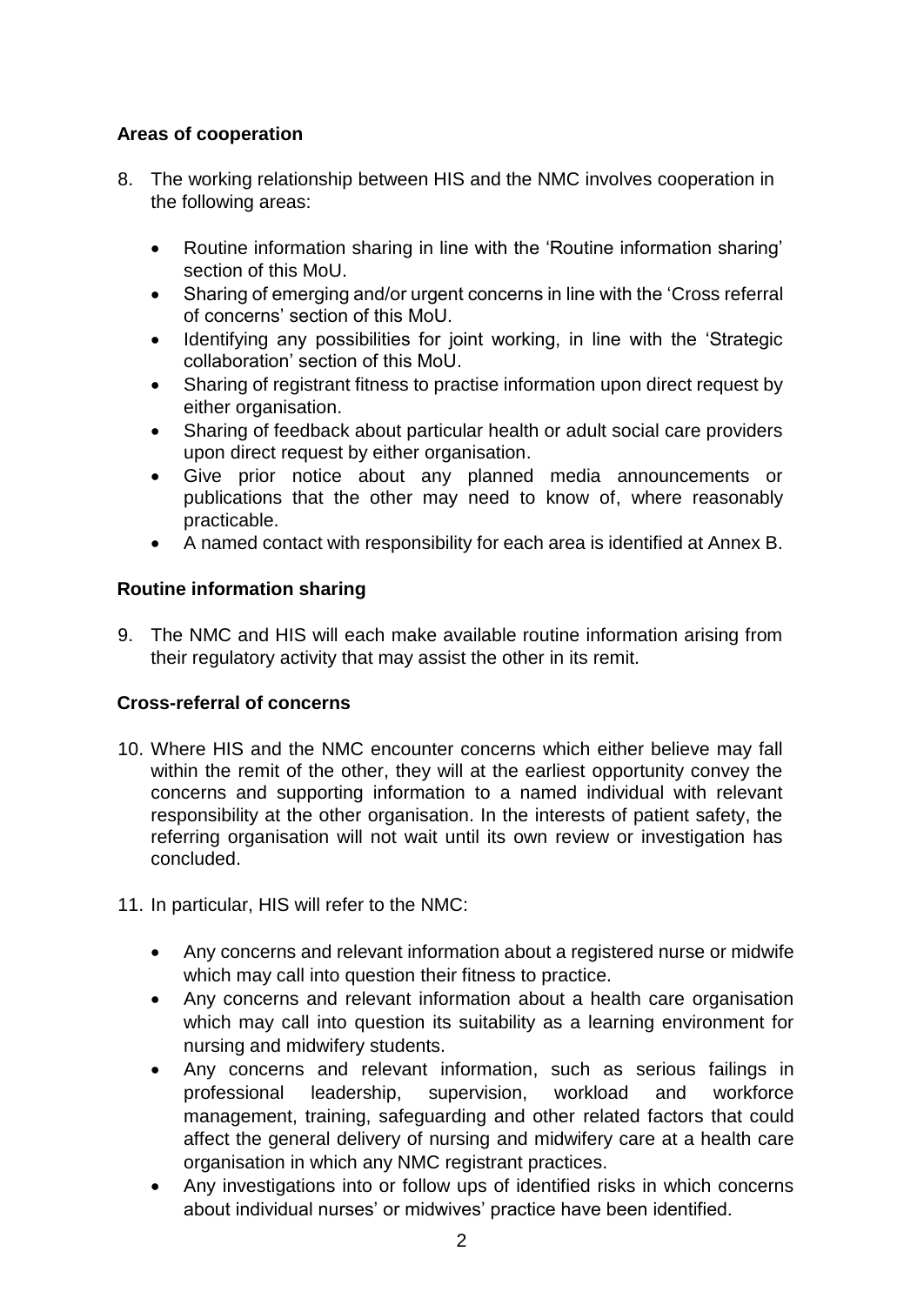- Any thematic issues about nurses and midwives that could be addressed through setting professional standards.
- Where independent healthcare services are provided and/or operated by sole practitioners, concerns raised about an individual's fitness to practice cannot be escalated within clinical governance structures. In such cases, Healthcare Improvement Scotland will refer to the NMC.
- 12. In particular, NMC will refer to HIS:
	- Any concerns and relevant information about a health care organisation in which NMC registrants practice, which may call into question the quality and safety of the services it provides.
	- Any concerns and relevant information about a health care organisation which may call into question its suitability as a learning environment for preregistration nursing or midwifery students or its capacity to support registrants to meet the requirements of registration and revalidation.
	- Any issues arising from its regulatory work which may be useful intelligence to HIS in reviewing and developing its approach to regulation.
	- Information about any investigations it conducts that may be relevant to HIS's remit.
	- Information about any investigations it conducts which raise concerns about poor team working, leadership, systemic record keeping issues, appraisal systems and general organisational failures.

## **Strategic Collaboration**

- 13. HIS and the NMC will have regard to circumstances in which their objectives may be best served by collaboration. Each organisation will seek to give consideration to the other when planning their work programmes and identify any possibilities for joint working.
- 14. They may, by agreement, undertake joint inspection, investigation or other regulatory work. Throughout such work HIS and the NMC will retain and act in accordance with their own statutory powers. This work could include:
	- Joint reviews of information about a health care organisation
	- Site visits to a health care organisation
	- The co-production of documents and reports
	- Coordination of any follow up action planning to address any recommendations.

## **Media/publications related to Scottish nursing and midwifery education or healthcare providers and evidence to committees and interactions with the Scottish government or Parliament**

15. HIS and the NMC will seek to give each other adequate warning (at least 48 hours) and sufficient information about any planned press releases and announcements to the public that the other may need to know of.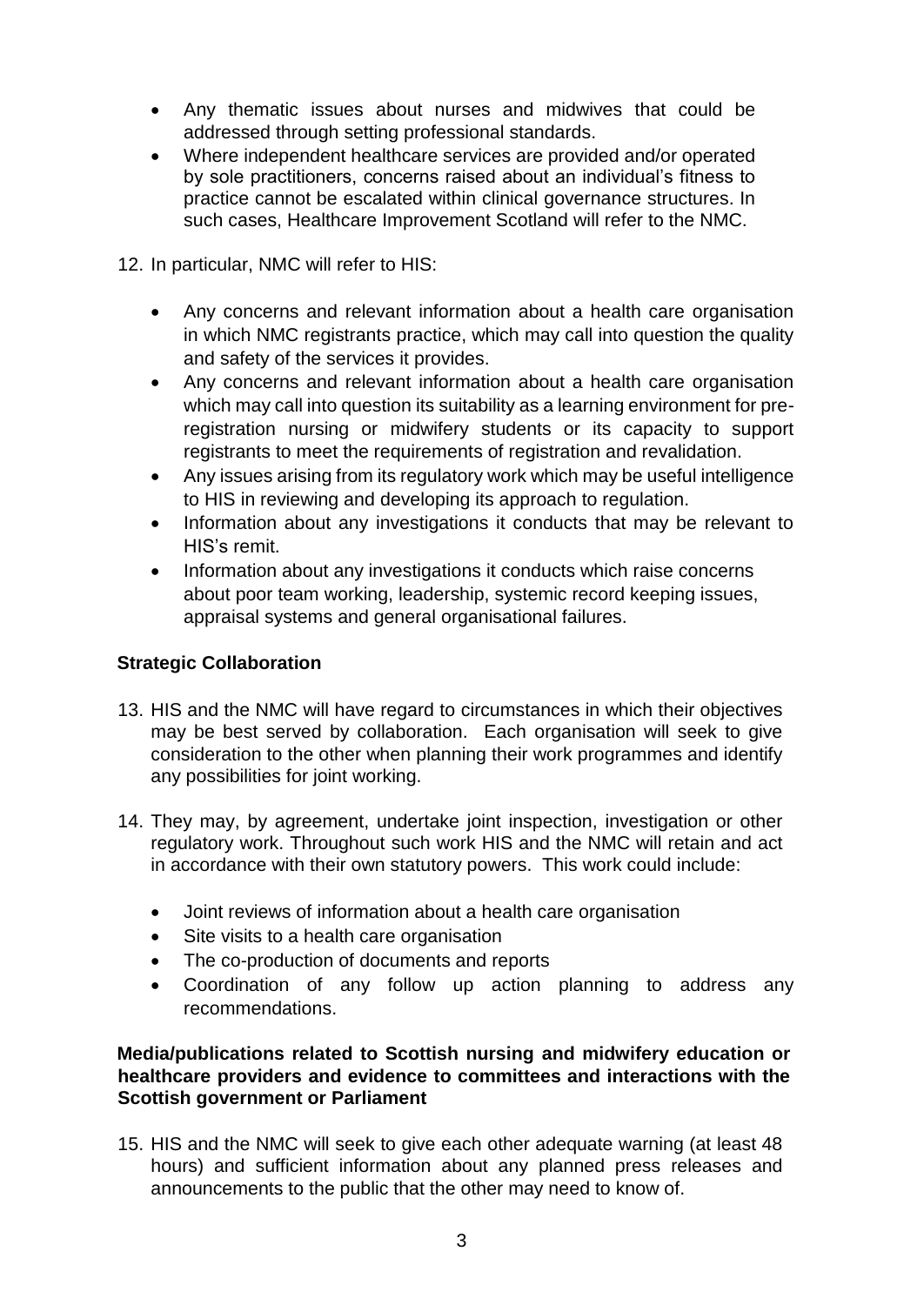- 16. HIS and the NMC will, when appropriate, share with each other awareness of relevant evidence to committees or interactions with the Scottish government or Parliament.
- 17. HIS and the NMC will respect the confidentiality of any documents shared in advance of publication and will not act in any way that would cause the content of those documents to be made public ahead of the planned publication date.
- 18. HIS and the NMC will work to ensure that the recommendations arising from investigations and reviews are communicated widely and are understood.
- 19. HIS and the NMC may work together, where appropriate, to produce joint statements or communications highlighting collaboration or activities relevant to both organisations where specific concerns are identified.

#### **Information sharing**

- 20. Implementing this MoU may require HIS and the NMC to exchange information**.**
- 21. All arrangements for collaboration and exchange of information set out in this MoU and any supplementary agreements will take account of and comply with the Data Protection Act 2018, UK General Data Protection Regulation, the Freedom of Information Act 2000/Freedom of Information (Scotland) Act 2002 and any other relevant data protection legislation and any HIS and NMC codes of practice, frameworks or other policies relating to personal information.
- 22. When exchanging information, both organisations will, at all times, act in accordance with Article 8 of the European Convention on Human Rights (right to respect for private and family life).
- 23. Both HIS and the NMC are subject to the Freedom of Information Act 2000/Freedom of Information (Scotland) Act 2002. If one organisation receives a request for information that originated from the other, the receiving organisation will discuss the request with the other before responding.

#### **Resolution of disagreement**

24. Any disagreement between HIS and the NMC will normally be resolved at working level. If this is not possible, it may be referred through those responsible for the management of this MoU, up to and including the Chief Executive of HIS and the Chief Executive and Registrar of the NMC who will then jointly be responsible for ensuring a mutually satisfactory resolution.

#### **Duration and review of this MoU**

- 25. This MoU will be reviewed periodically but at a minimum every two years.
- 26. Both organisations have identified a person responsible for the management of this MoU, contact details are provided at Annex B. They will liaise as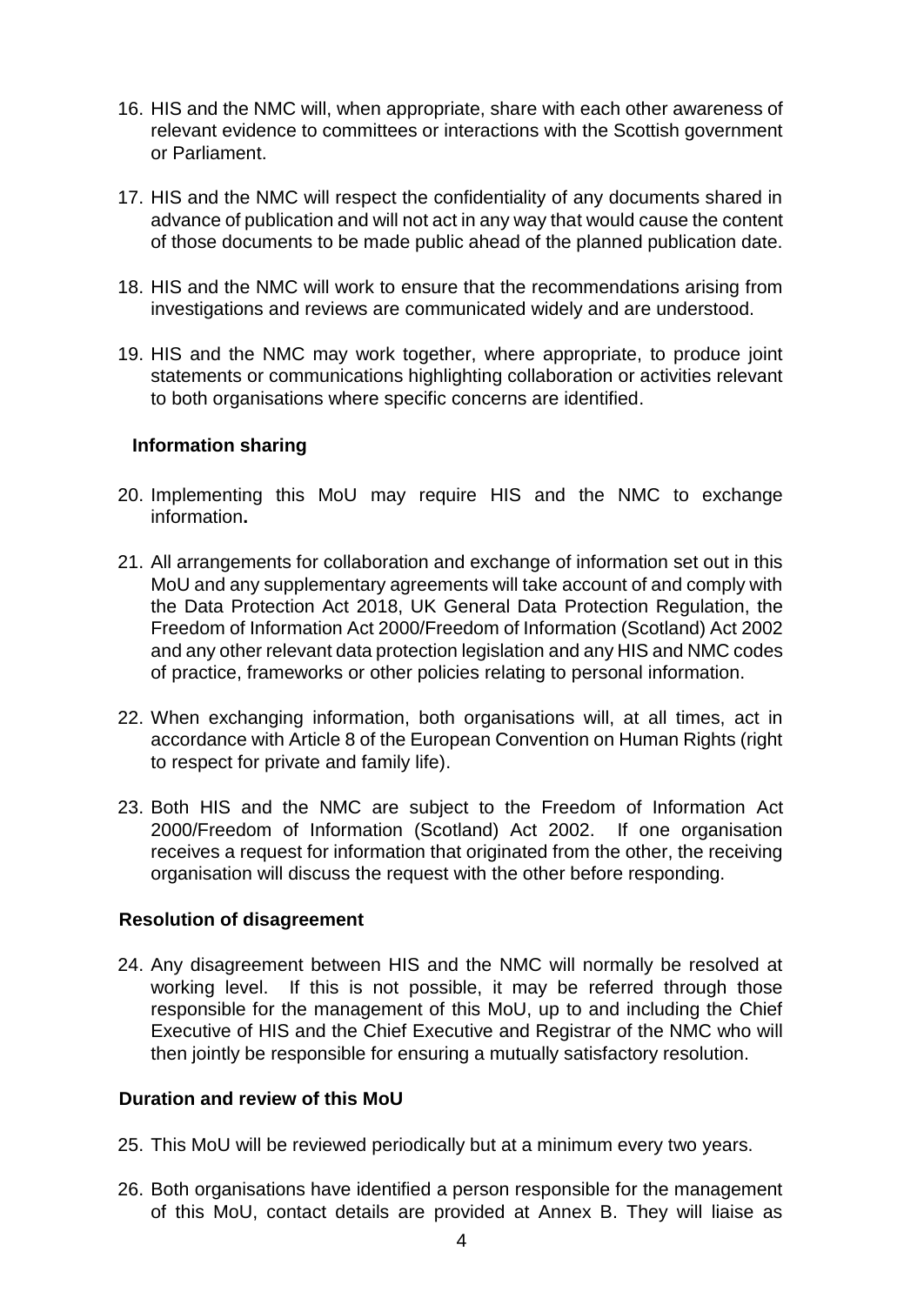required to ensure this MoU is kept up to date, identify any emerging issues and resolve any questions that arise as to the interpretation of this MoU.

- 27. The named contacts with responsibility for each area of cooperation identified at Annex B will liaise as required to carry out day-to-day business.
- 28. In order to ensure that this MoU is effective the Chief Executive of HIS and the Chief Executive and Registrar of the NMC will meet on a regular basis.

#### **Signatures**

**Date 29 November 2021 Date 14 December 2021**

**Robbie Pearson Andrea Sutcliffe Chief Executive Chief Executive and Registrar Healthcare Improvement Scotland Nursing and Midwifery Council**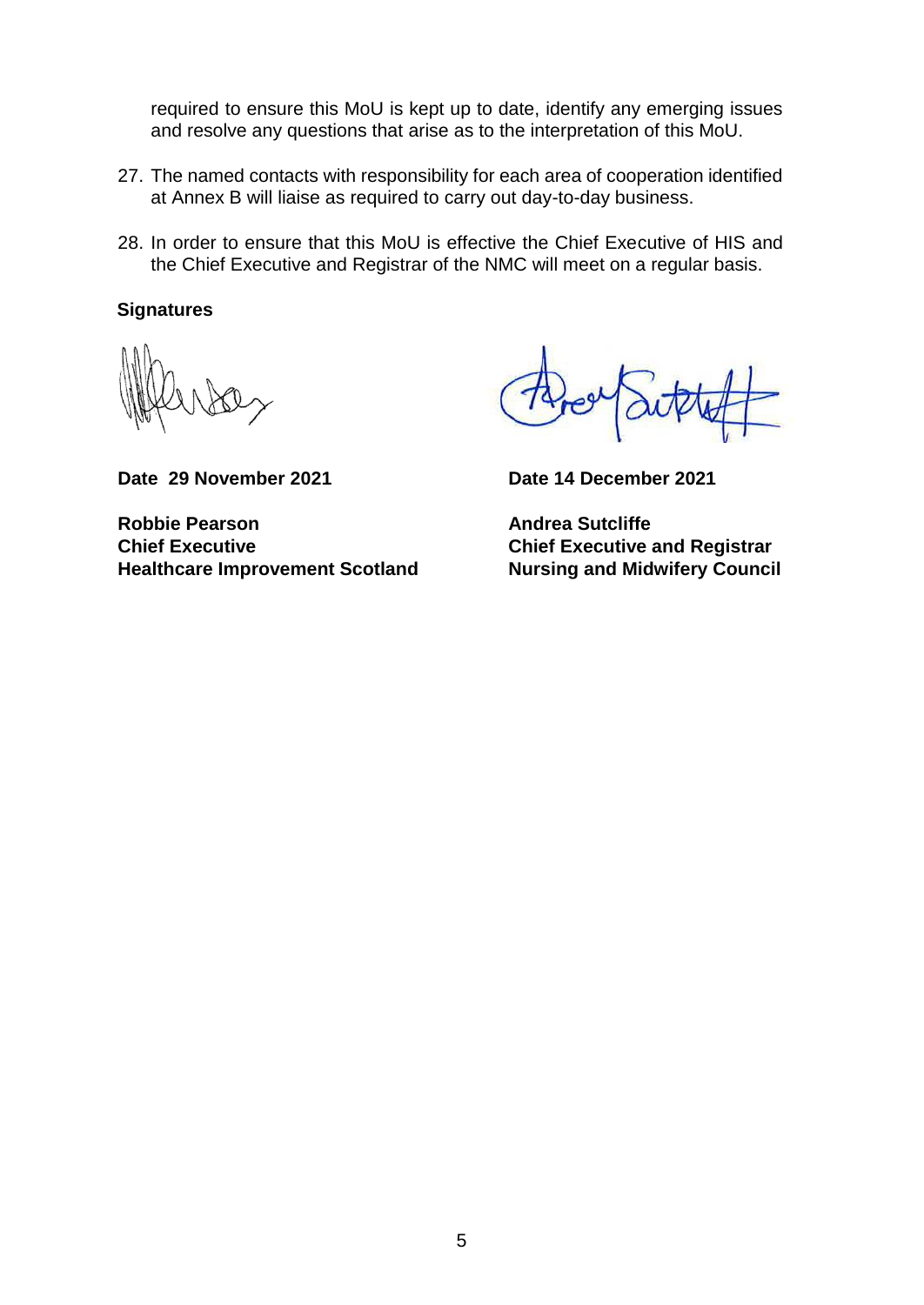## **Annex A**

## **Responsibilities and functions**

1. Healthcare Improvement Scotland (HIS) and the Nursing and Midwifery Council (NMC) acknowledge the responsibilities and functions of each other and will take account of these when working together.

## **Healthcare Improvement Scotland**

## **Responsibilities and functions of HIS**

The responsibilities and functions of HIS are set out primarily in the National Health Service (Scotland) Act 1978(a), thereafter referred to as the Act.

The purpose of HIS under the Act is to work with healthcare providers to drive and support improvements in the quality of healthcare, and empower patients and the public.

The Public Services Reform (Scotland) Act 2010 (PSR Act) makes HIS a Public Body with four principal functions:

- supporting the delivery of safer healthcare services and the reliable spread of best practice in quality improvement
- providing sound evidence for improved healthcare, through the Scottish Medicines Consortium (SMC), the Scottish Health Technologies Group (SHTG), and the Scottish Intercollegiate Guidelines Network (SIGN)
- ensuring the effective participation of the public in the design and delivery of healthcare, principally through the Community Engagement **Directorate**
- scrutinising and quality assuring

The HIS *Making Care Better – Better Quality Health and Social Care for Everyone in Scotland – A Strategy for supporting better care in Scotland 2017- 2022* sets out the key organisational priorities for HIS to work together with healthcare providers and the people of Scotland to:

- Enable people to make informed decisions about their care and treatment.
- Help health and social care organisations to continuously improve and redesign their services.
- Provide evidence and share knowledge that helps people get the best out of the services they use and helps services improve.
- Provide quality assurance that gives people confidence in the quality and sustainability of services and supports providers to improve.
- Make the best use of resources to ensure every pound invested in our work adds value to the care people receive.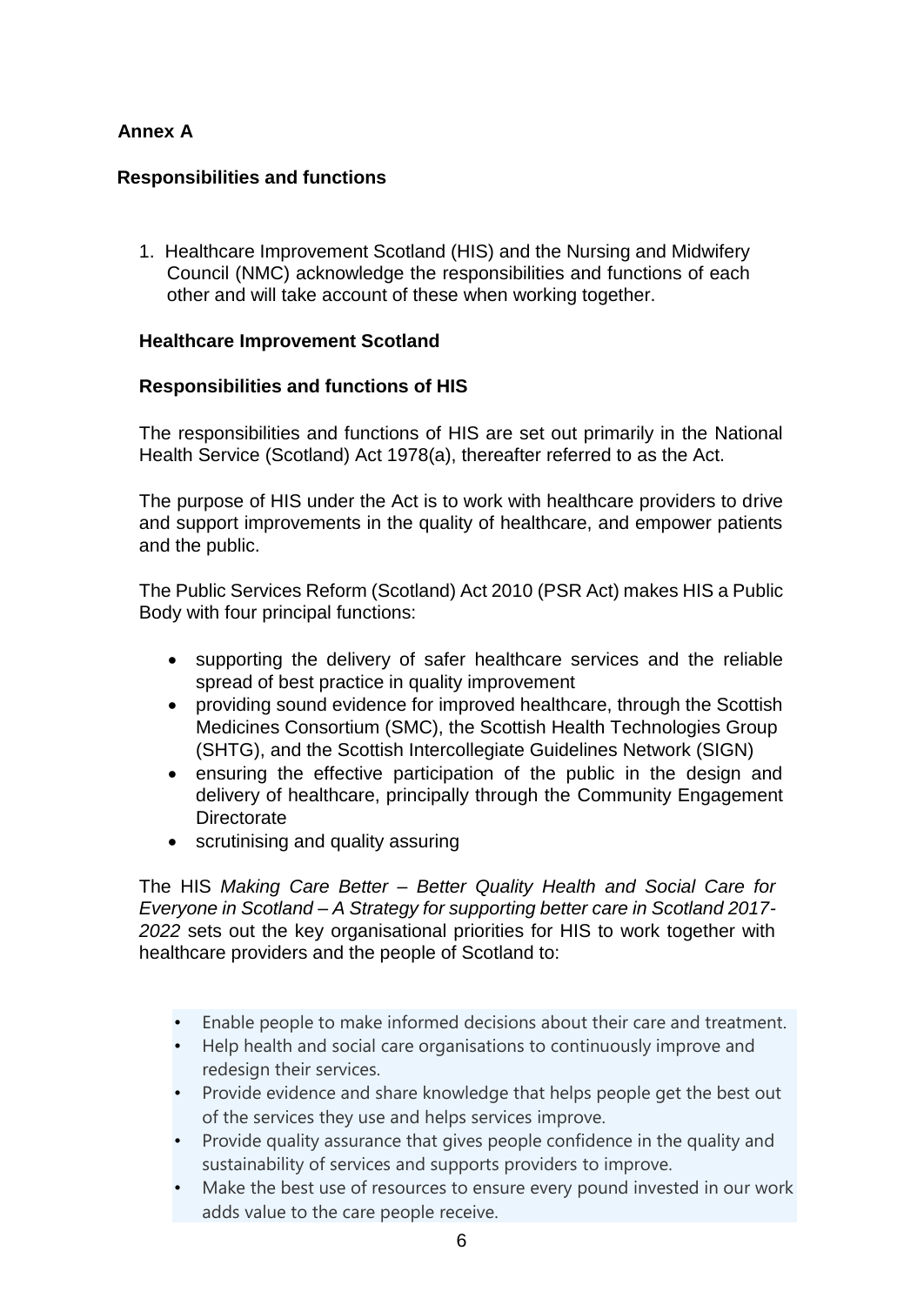## **The Nursing and Midwifery Council**

- 1. The NMC's overarching objective is to protect the public. The protection of the public has the following statutory elements:
	- a. To protect, promote and maintain the health, safety and wellbeing of the public;
	- b. To promote and maintain public confidence in the profession; and
	- c. To promote and maintain proper professional standards.
- 2. The responsibilities and functions of the NMC are set out primarily in the Nursing and Midwifery Order 2001.
- 3. The NMC's purpose is as follows:
	- Our vision is safe, effective and kind nursing and midwifery that improves everyone's health and wellbeing. As the professional regulator of almost 745,000 nursing and midwifery professionals, we have an important role to play in making this a reality.
	- Our core role is to **regulate**. First, we promote high professional standards for nurses and midwives across the UK, and nursing associates in England. Second, we maintain the register of professionals eligible to practise. Third, we investigate concerns about nurses, midwives and nursing associates – something that affects less than one percent of professionals each year. We believe in giving professionals the chance to address concerns, but we'll always take action when needed.
	- To regulate well, we **support** our professions and the public. We create resources and guidance that are useful throughout people's careers, helping them to deliver our standards in practice and address new challenges. We also support people involved in our investigations, and we're increasing our visibility so people feel engaged and empowered to shape our work.
	- Regulating and supporting our professions allows us to **influence** health and social care. We share intelligence from our regulatory activities and work with our partners to support workforce planning and sector-wide decision making. We use our voice to speak up for a healthy and inclusive working environment for our professions.
- 4. The NMC's values and behaviours:
	- Our values and behaviours will shape our culture, influencing the work we do and how we do it. Our values are important to us. They guide the way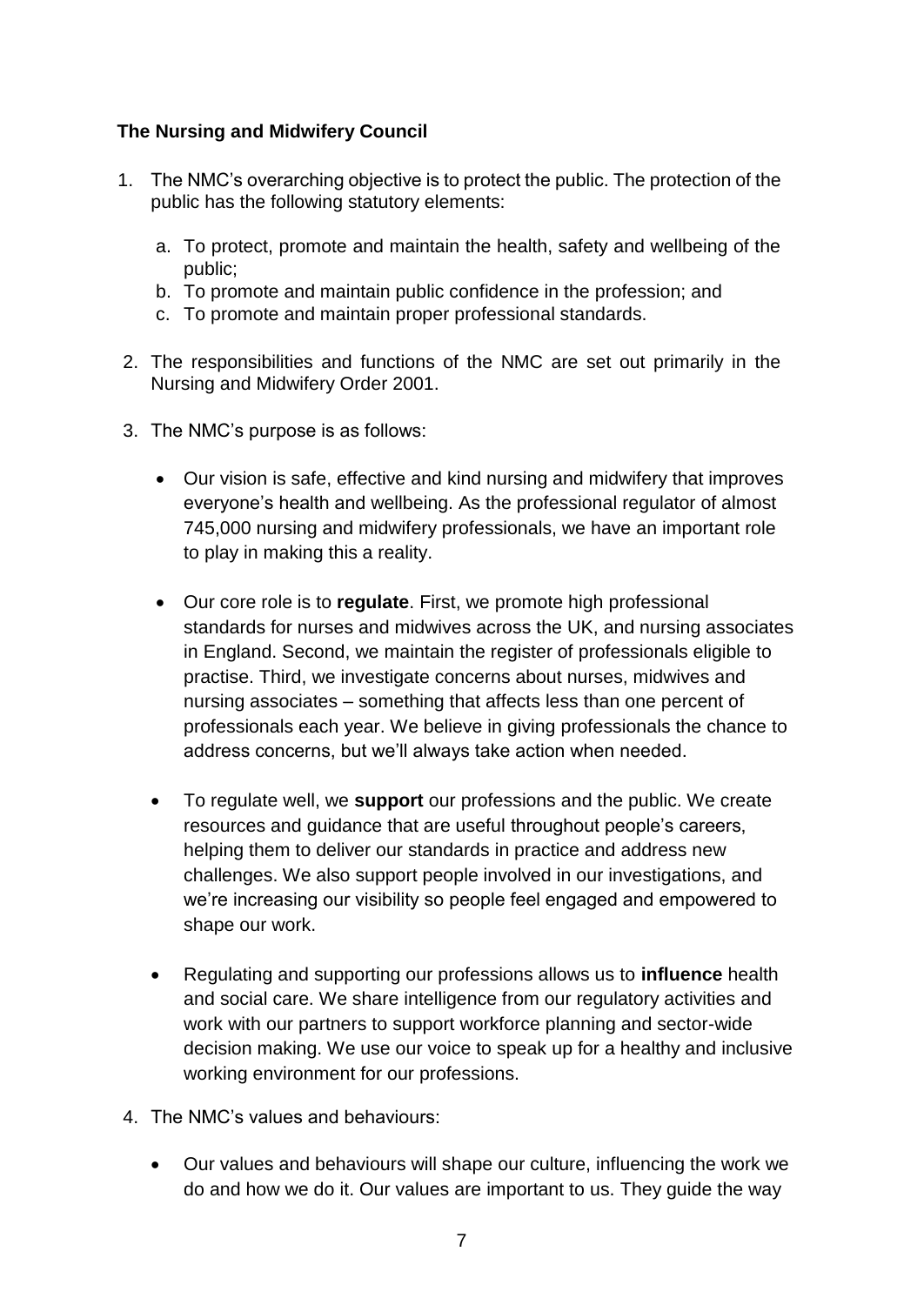we behave, individually and together, and give us a firm foundation to promote excellence in nursing and midwifery for the benefit of the public.

 Each value is crucial, but their real strength comes from how they work together.

## **We're fair**

We treat everyone fairly. Fairness is at the heart of our role as a trusted, transparent regulator and employer.

## **We're kind**

We act with kindness and in a way that values people, their insights, situations and experiences.

## **We're ambitious**

We take pride in our work. We're open to new ways of working and always aim to do our best for the professionals on our register, the public we serve and each other.

## **We're collaborative**

We value our relationships (both within and outside of the NMC) and recognise that we're at our best when we work well with others.